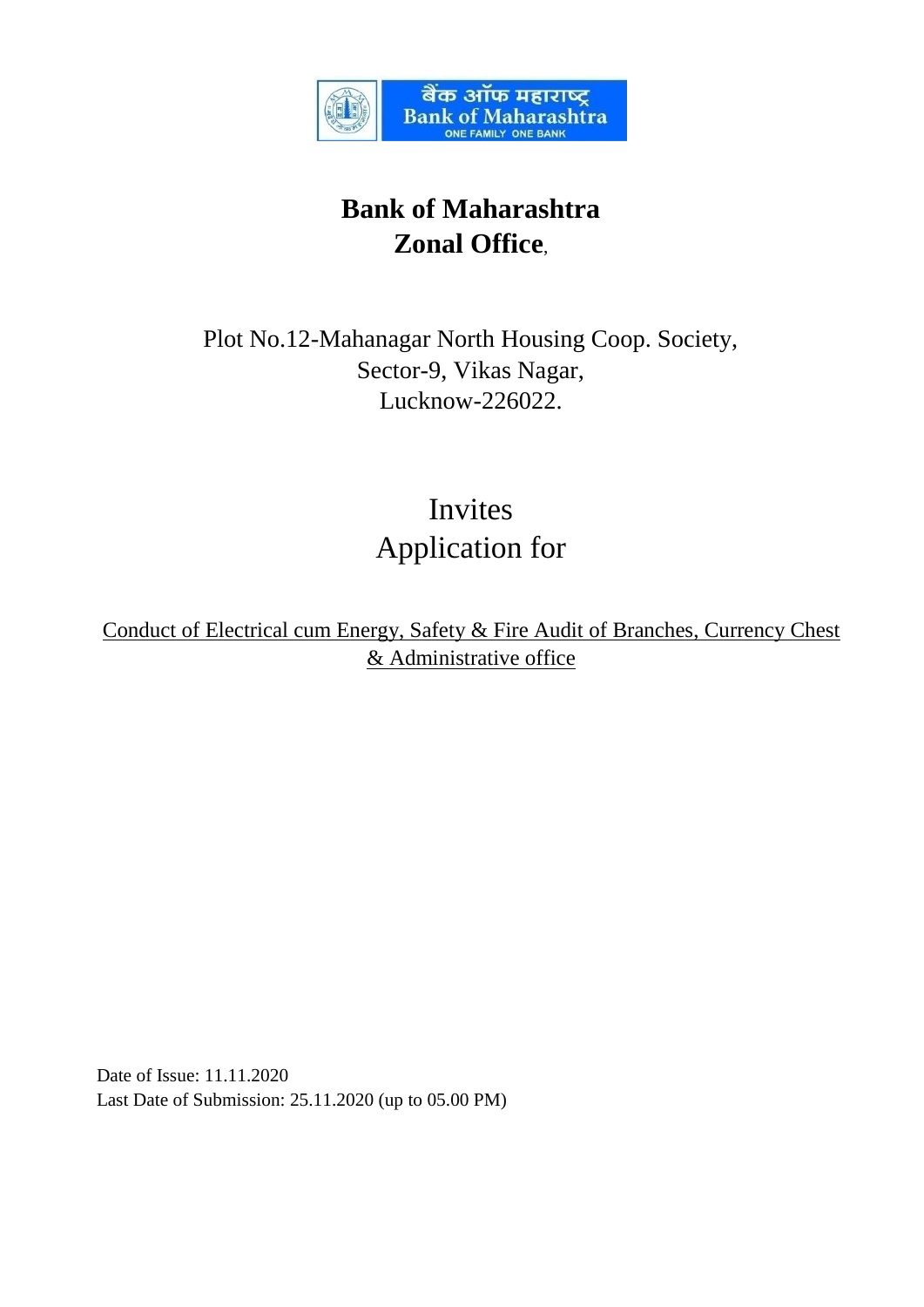Zonal Office: Lucknow Zone Plot No. 12 Sector-9 Vikas Nagar, Lucknow-226024 टेलीफोन/TELE: फै क्स/FAX : 0522-2739259 / 260 ई-मेल/e-mail : dzmlucknow@mahabank.co.in



AX50/Lucknow/Ele & Energy Audit /2020/1 Date: 22.10.2020

### **Electric and Energy Audit of Lucknow Zone Branches (46), Currency Chest (1) and Zonal Office (1).**

# **Sr.No DESCRIPTION PARTICULARS**

- 
- 

- 1 Ref. Number : AX50/RFP/ELE & ENE AUDIT/2020
- 2 Address for Communication : Bank of Maharashtra, Lucknow Zonal Office, MAHANAGAR NORTH HSG CO-OP SOC<br>PLOT NO 12 PLOT NO 12 VIKASNAGAR LUCKNOW 226024 3 Contact Person : Anil Kumar Yadav (7030729494)
- 
- 4 Email ID : ritc\_luc@mahabank.co.in

Bank of Maharashtra, Zonal office Lucknow, Invites tender from Electrical auditors to conduct Electric Audit for branches coming under Lucknow Zone as per attached guidelines.

| Date of Commencement                | 11.11.2020 |
|-------------------------------------|------------|
| Last date for `submission of tender | 25.11.2020 |
| <b>Opening of Technical Bid</b>     | 02.12.2020 |
| <b>Opening of Financial Bid</b>     | 02.12.2020 |
| <b>Cost of Tender</b>               | $1000/-$   |

# **1. SCOPE OF WORK**

Bank of Maharashtra, LUCKNOW ZONE intends to conduct electric audit of Lucknow zone branches (46), Currency chest & Zonal Office. **Guidelines & Format** for the Audit is attached with tender document.

# **2. TERMS OF EXECUTION OF WORK**

The services would begin within a period of 5 days after acceptance of the work order issued by the Bank and shall be completed within 40 days. Any delay in services will attract penalty of 1% of the contract value per week subject to maximum of 4% of the contract value. Bank reserves its right to recover these amounts by any mode such as adjusting from any payments to be made by the Bank to the service provider. Part of week will be treated as a week for this purpose. However, the Bank may condone the liquidity damages for delay of less than a week. The decision to further continue/ discontinue the contract with the service provider lies fully with the Bank.

# **Eligibility Criteria:-**

1. Government certified auditor who are registered with Bureau of Energy Efficiency with capable team having minimum educational qualification of Electrical Engineering degree & five year experience of electrical audit work.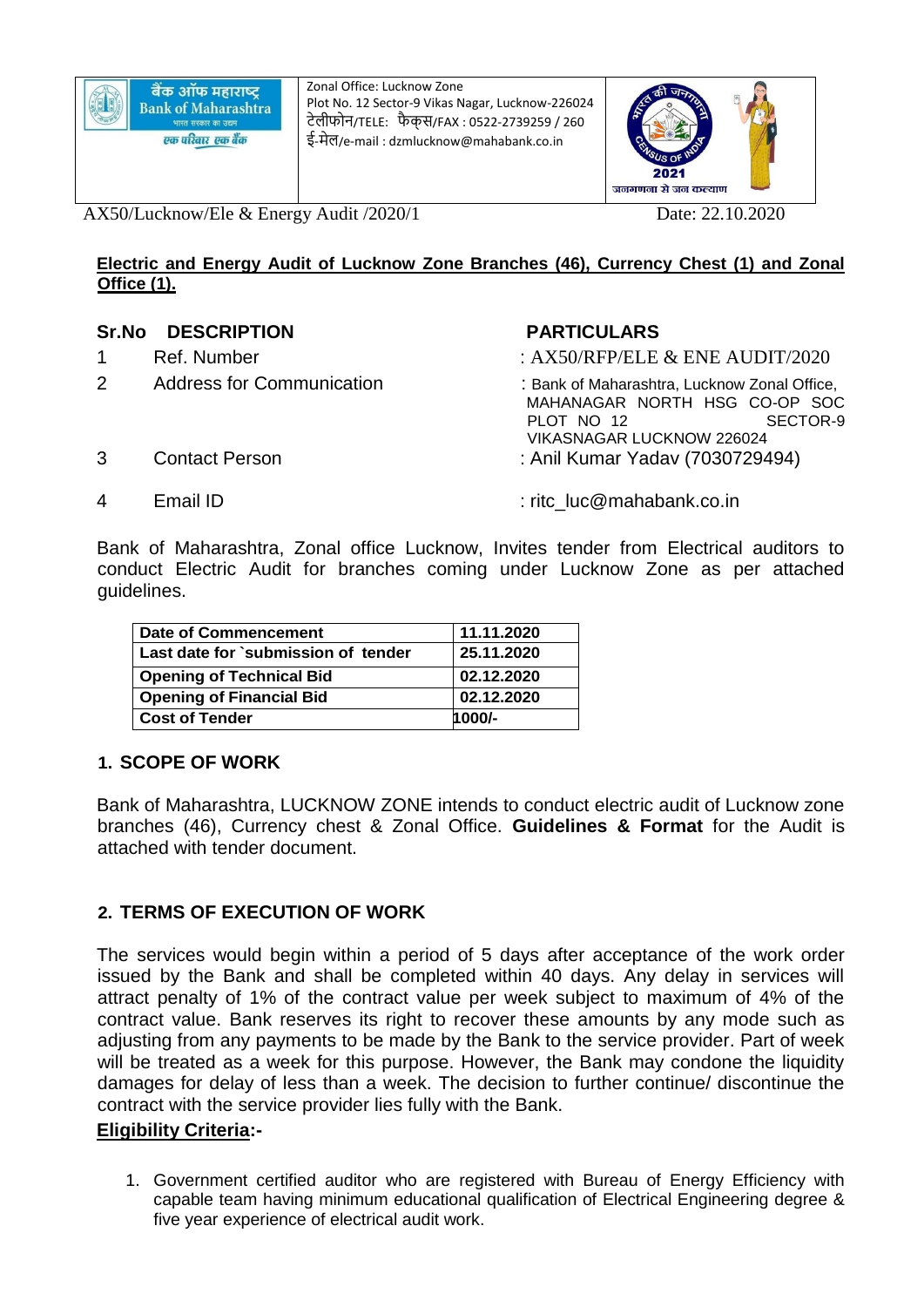2. The firm must be a registered company or firm in India and should have been in the business in India from the last 3 years.

# **General Terms and Condition:-**

- 1. A non-Refundable Processing Fee of Rs. 1000/- through DD/Pay order in favor of Bank of Maharashtra at Vikas Nagar branch, must be submitted along the application form.
- 2. The vendors should submit all the relevant supporting documents as a part of Submission. All such documents should be sealed and signed by the Authorized Signatory.
- 3. If, any information furnished by the vendors is found incorrect at a later date, he shall be liable to be debarred from participating in any of the bidding process of the bank. The bank reserves the right to verify the particulars furnished by the applicant independently.
- **4.** Response to tender should be submitted in Sealed Envelope. The sealed envelope should be super scribe " Tender for Electric Audit for Lucknow Zone Branches and office " and addressed to :- Bank of Maharashtra, BANK OF MAHARASHTRA, MAHANAGAR NORTH HSG CO-OP SOC PLOT NO 12 SECTOR-9 VIKASNAGAR LUCKNOW PIN Code: 226024
- 5. The last date of submission is 25.11.2020 **up to 05.00 P.M**. No tender will be accepted after this date. In case the designated day gets declared as a public holiday, the period for submission of tender may be extended to the next working day.
- 6. The Bank reserves the right to scrap the order at any time, without assigning any reason. The Bank's decision in this regard shall be binding and final. Any decision in this regard by Bank shall be final, conclusive and binding on the firms.
- 7. If there will be any electric shut down required in branch or office for doing electric audit then branch may give a suitable date/time for same (as per convenient ) and may call /visit on holiday or Sunday for complete the job. No extra payment/ charge will be entertained by Bank.
- 8. The Company/Firm shall be responsible for all injuries to the work or workmen, to persons, animals or things and for all damages to the structural and / or decorative part of property which may arise from the operations or neglect of himself or their, whether such injury or damage arise from carelessness, accident or any other cause whatsoever in any way connected with the carrying out the electrical audit of branch/office. Insurance is compulsory and must be in effect during electric audit.

# **Validity of offer**

The price finalized shall remain valid for a period of one year from the date of such finalization.

# **Opening of offers**

The technical bids will be opened on 02.12.2020 at 11:00 A.M in the presence of the service providers / their authorized representatives accompanied with valid ID proof and authority letter. No separate intimation will be given in this regard to the Service providers for deputing their representatives. The Price Bids / Commercial Offers will also be opened on 02.12.2020 at 1:00 P.M as stipulated above irrespective of the number of offers or their representatives present.

#### **No commitment to accept lowest or any tender**

The Bank shall be under no obligation to accept the lowest or any other offer received in response to this tender and shall be entitled to reject any or all offers without assigning any reasons whatsoever.

#### **Splitting of order**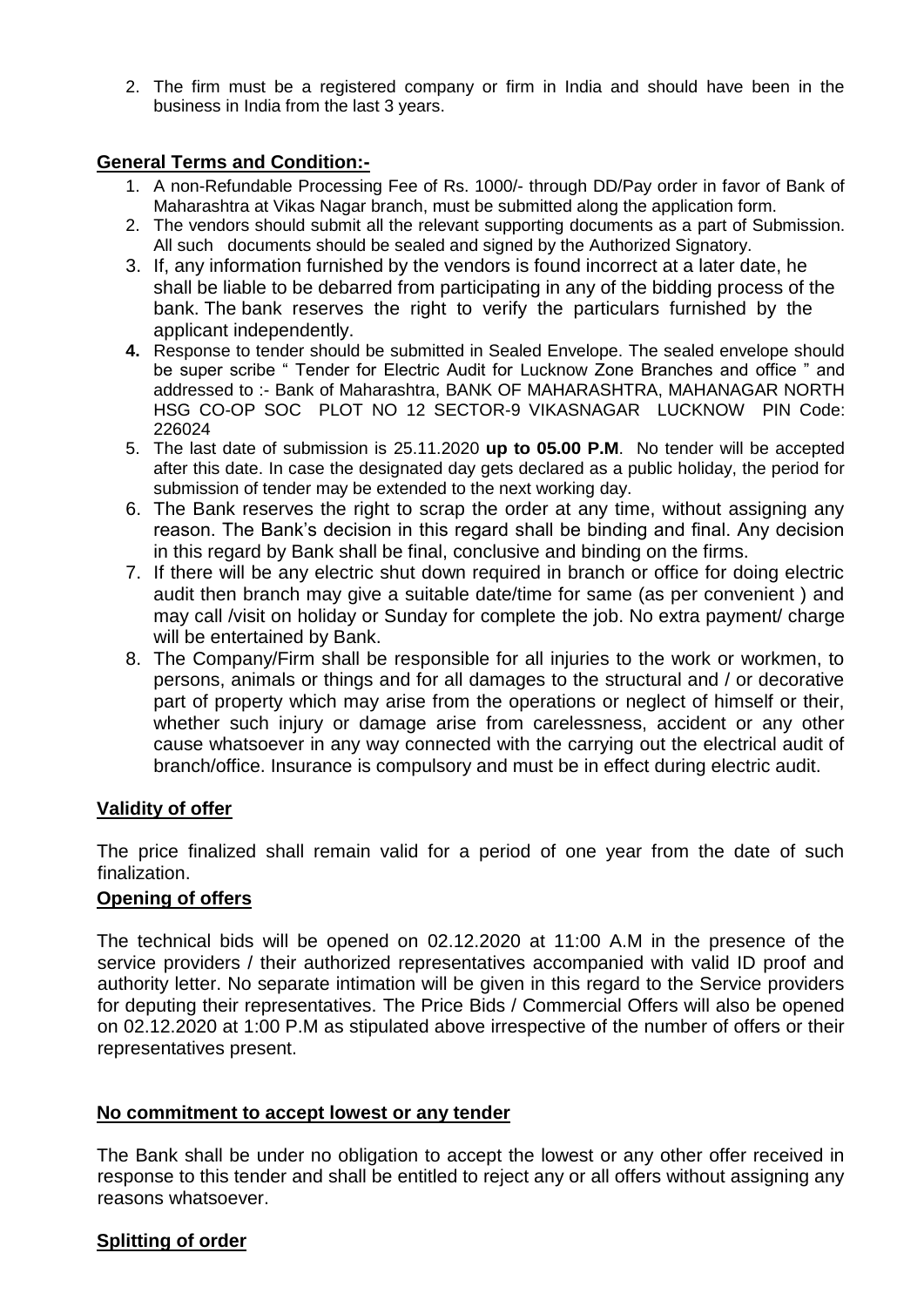The Bank reserves its right for splitting the order between the two service providers. The splitting of the order, provided the L-2 service provider agrees to match the prices quoted by L-1 service provider and agrees for all the terms and conditions. Or The Bank reserves its right to give full order to L-1.

# **Right to alter quantities**

The Bank will be free to either reduce or increase the number of branches for audit on the same terms and conditions. The Bank also reserves the right to place further/repeat order on same terms and conditions within a period of 12 months.

# **Reports Submission**

Vendor should submit the audit report of first branch immediately after visit for checking purpose, remaining branches can be carried out after confirmation from bank. Vendor should submit the electric audit report (softcopy/hardcopy) to us under copy to branches. **Summary/Consolidated of reports** of should be submitted separately (softcopy/hardcopy) to zonal office.

#### **Payment terms**

The terms of payment are as under:

1. No advance payment against work order.

2. 100 % Payment will be made after receiving the Audit reports (softcopy & hardcopy) of all

branches & separate Summary of reports (softcopy/hardcopy).

3. No additional payments will be considered for multiple visits.

# **Force Majeure.**

If at any time during the period of the contract the performance in whole or in part by either party or any obligation under the contract shall be prevented or delayed by reasons of any war, hostilities, acts of God, public, enemy, civil commotion, sabotage, fires, floods, explosions, epidemics etc. then, provided notice of the happening of the any such events is given by either party to the other within 15 days from the date of occurrence thereof, neither party shall by reason of such event be entitled to terminate their contract nor shall either party have any claim for damages against the other in respect of such nonperformance or delay in performance. The whole or any part of the Party's obligations under the contract shall be resumed as soon as practicable after such event has come to an end or ceased to exist. If force majeure event continues beyond the period of three (3) months the parties shall hold consultation to resolve the problem satisfactorily.

Dy. Zonal Manager Lucknow Zone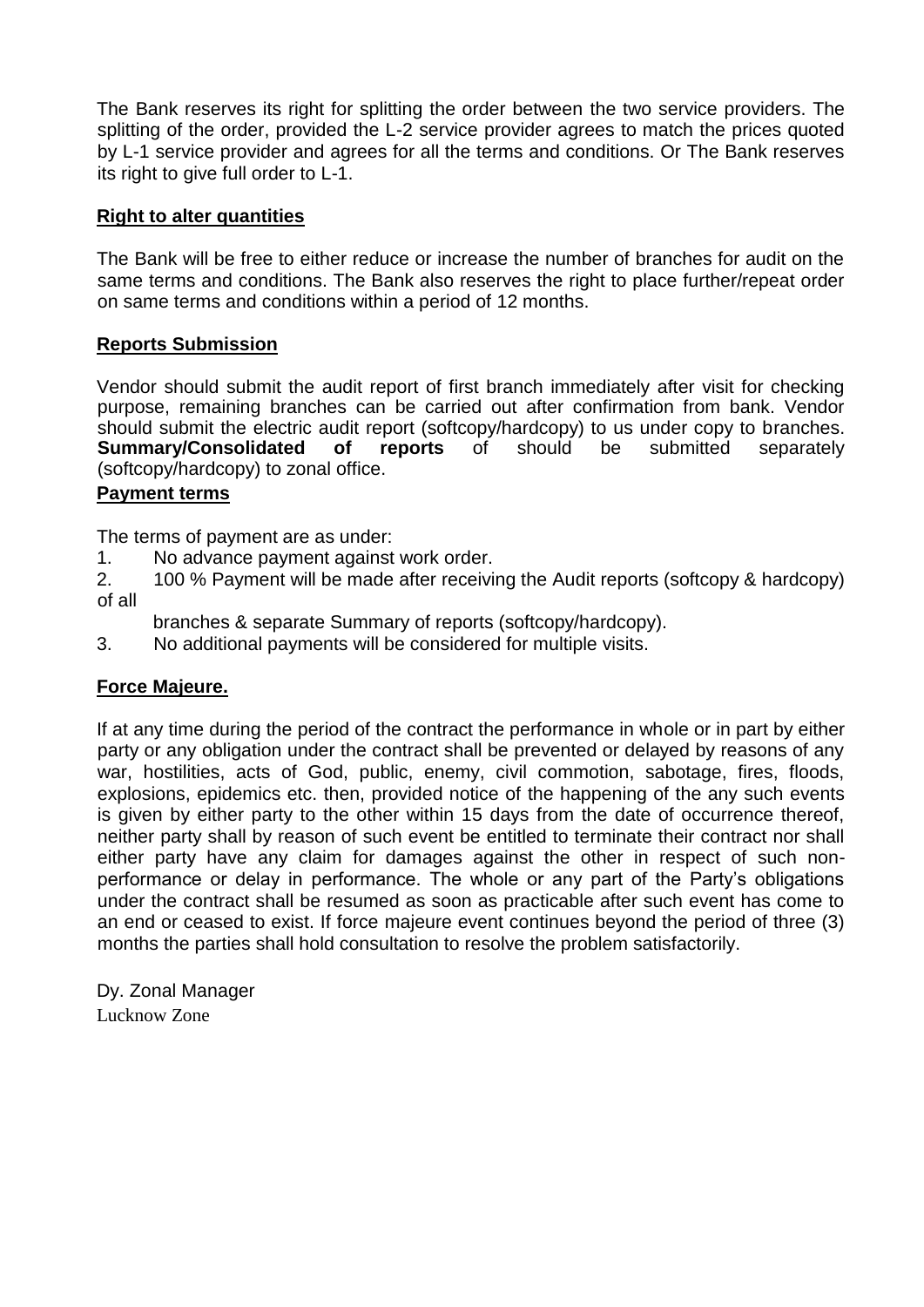# **Basic Information** (To be

filled)

| Sr. | Particulars                                                                                                                                                                                            | <b>Details</b>                                                                 |
|-----|--------------------------------------------------------------------------------------------------------------------------------------------------------------------------------------------------------|--------------------------------------------------------------------------------|
| 01  | Name of the Company/Firm/Applicant and<br>address of the registered office:-                                                                                                                           |                                                                                |
|     | Phone No:-<br>Fax No:-<br>$E$ -mail:-<br>Mobile No:-<br>Website, if any:-                                                                                                                              |                                                                                |
| 02  | Date<br>of establishment<br>and<br>year<br>(enclose)<br>documentary evidence)                                                                                                                          |                                                                                |
| 03  | of<br>the<br>organization<br>sole<br><b>Type</b><br>(whether<br>proprietorship,<br>partnership,<br>private<br>Itd.<br><b>or</b><br>Cooperative body etc.)                                              |                                                                                |
| 04  | Name of the proprietor/partners/Directors<br>0f<br>application with address and phone no. (in case)<br>a.<br>b.<br>C.                                                                                  |                                                                                |
| 05  | Details of registration- whether partnership firm,<br>company etc. Name of registering authority, Date<br>and Registration number. (enclose documentary<br>evidence)                                   |                                                                                |
| 06  | Whether<br>firm<br>has<br>the<br>worked<br>for<br>the<br>Government/Semi-government/Municipal<br>Authorities or any other public organization Banks<br>etc. if so, give details.                       |                                                                                |
| 07  | No. of years of experience in the relevant field.<br>(enclose certificate)                                                                                                                             |                                                                                |
| 08  | Yearly turnover of the organization during last Rs. ------------ for 2015-16<br>years(year wise)- as certified by the<br>three<br>chartered accounted (enclose copy of balance)<br>sheet of last year) | Rs.---------------for 2016-17<br>Rs.------------- for 2017-18<br>(Provisional) |
| 09  | Name of electrical auditor /engineer/inspector (<br>full details and qualification) (enclose document)                                                                                                 |                                                                                |
| 10  | Income tax no:-                                                                                                                                                                                        |                                                                                |
|     | Permanent A/c no:<br>GST no:                                                                                                                                                                           |                                                                                |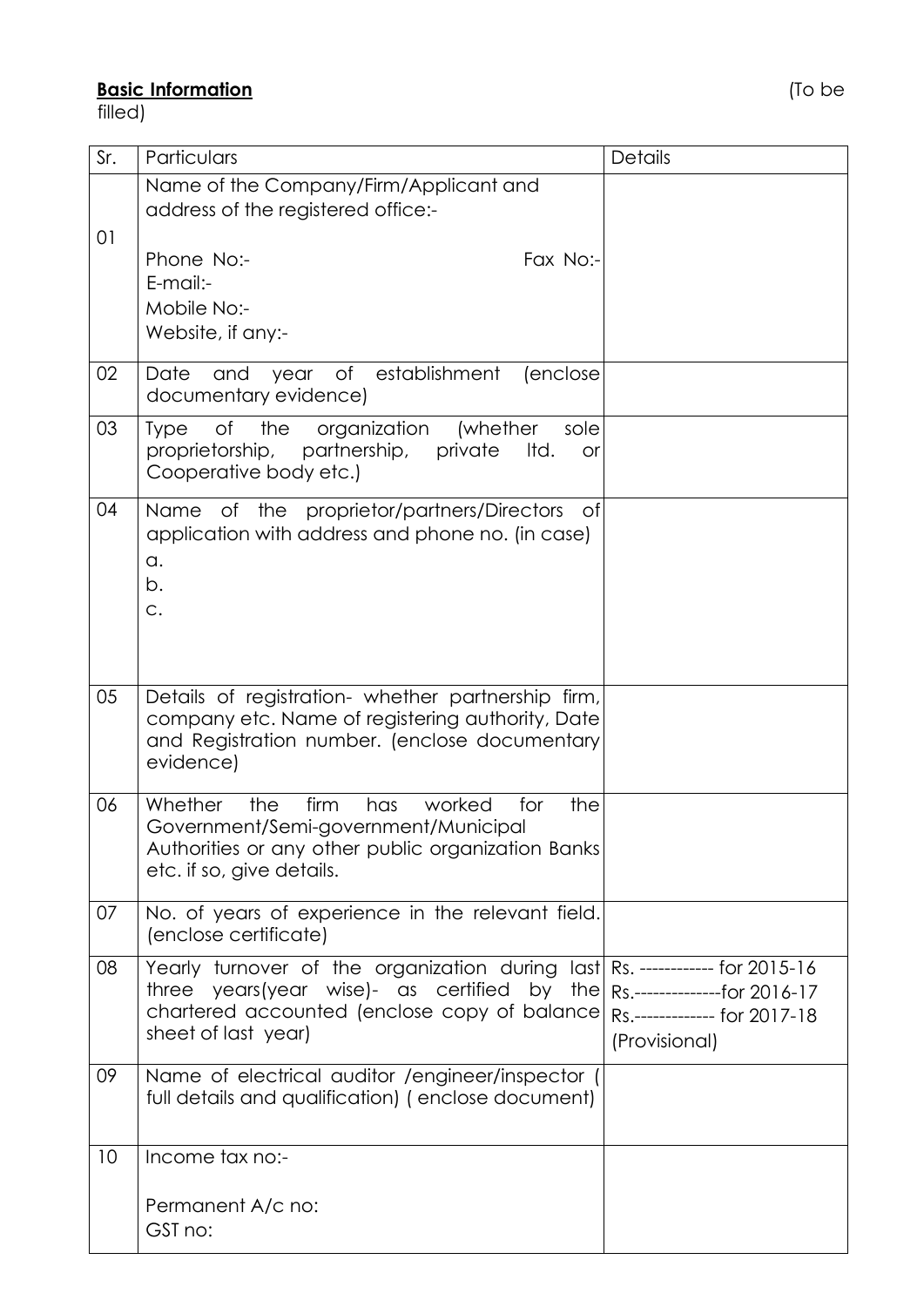|    | (enclose documentary evidence)                                                      |  |
|----|-------------------------------------------------------------------------------------|--|
| 11 | Details of staff member who will execute the<br>project (may attach separate sheet) |  |
| 12 | License Number/ name of the Licensing authority                                     |  |

# **List of important works completed**

| Sr. | Name of the<br>project/work  <br>and<br>employer | Nature | Work<br>of work   Order No &<br>date | Present<br>stage of $ $<br>work | Value<br>contract (Rs.)<br>Οİ | <b>Brief details</b><br>of the<br>dispute (if<br>any) |
|-----|--------------------------------------------------|--------|--------------------------------------|---------------------------------|-------------------------------|-------------------------------------------------------|
|     |                                                  |        |                                      |                                 |                               |                                                       |
|     |                                                  |        |                                      |                                 |                               |                                                       |

Notes:

- 1. Information has to be filled up specifically in this format. Please do not write remark "As indicated in Brochure".
- 2. Indicate other points, if any, to show your technical and managerial competency to indicate any important point in your favour.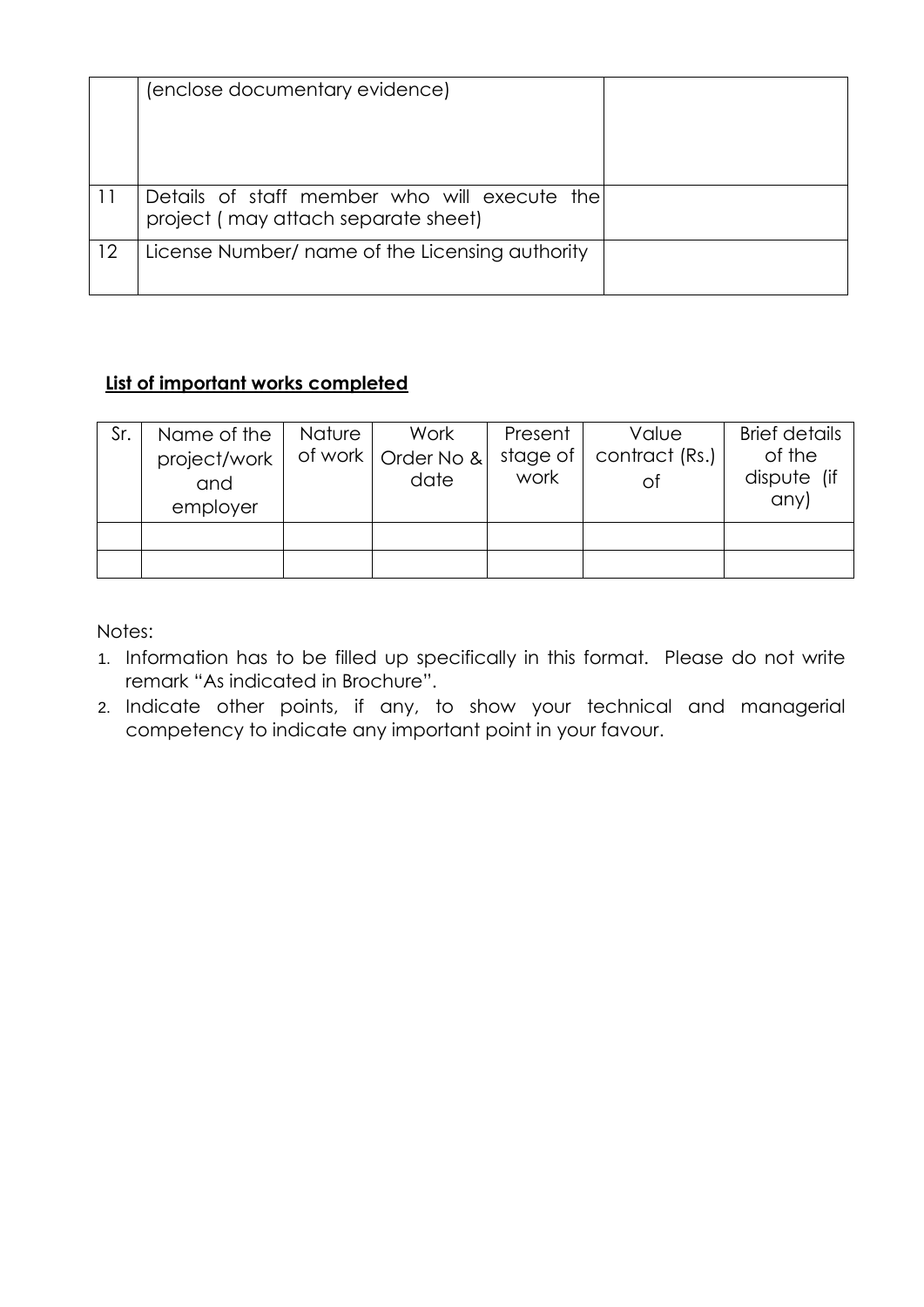# COMMERCIAL/ FINANCIAL **Annexure I**

Quotations issued to-

Name of work: - Electric and Energy Audit of Branches & ZO of Lucknow Zone

| Sr. | Description & scope of work                                                                                                                                                                                                                                                                                                | Qty.       | Rate | Amount In<br>words |
|-----|----------------------------------------------------------------------------------------------------------------------------------------------------------------------------------------------------------------------------------------------------------------------------------------------------------------------------|------------|------|--------------------|
| 01  | Electric audit of all branches &<br>Zonal office under jurisdiction of<br>Lucknow Zone, Total<br>46<br>Branches, 01 Currency Chest &<br>01 Zonal office as<br>per<br>prescribed Guidelines & format<br>attached with tender only. The<br>rate shall include labor cost,<br>travelling, equipment handling<br>charges, etc. | Per branch |      |                    |

Note: -

A. Cost **exclusive of taxes** such as GST, service tax, sale tax etc. and **inclusive of expenses like travelling, labor cost, Equipment handling charge etc.**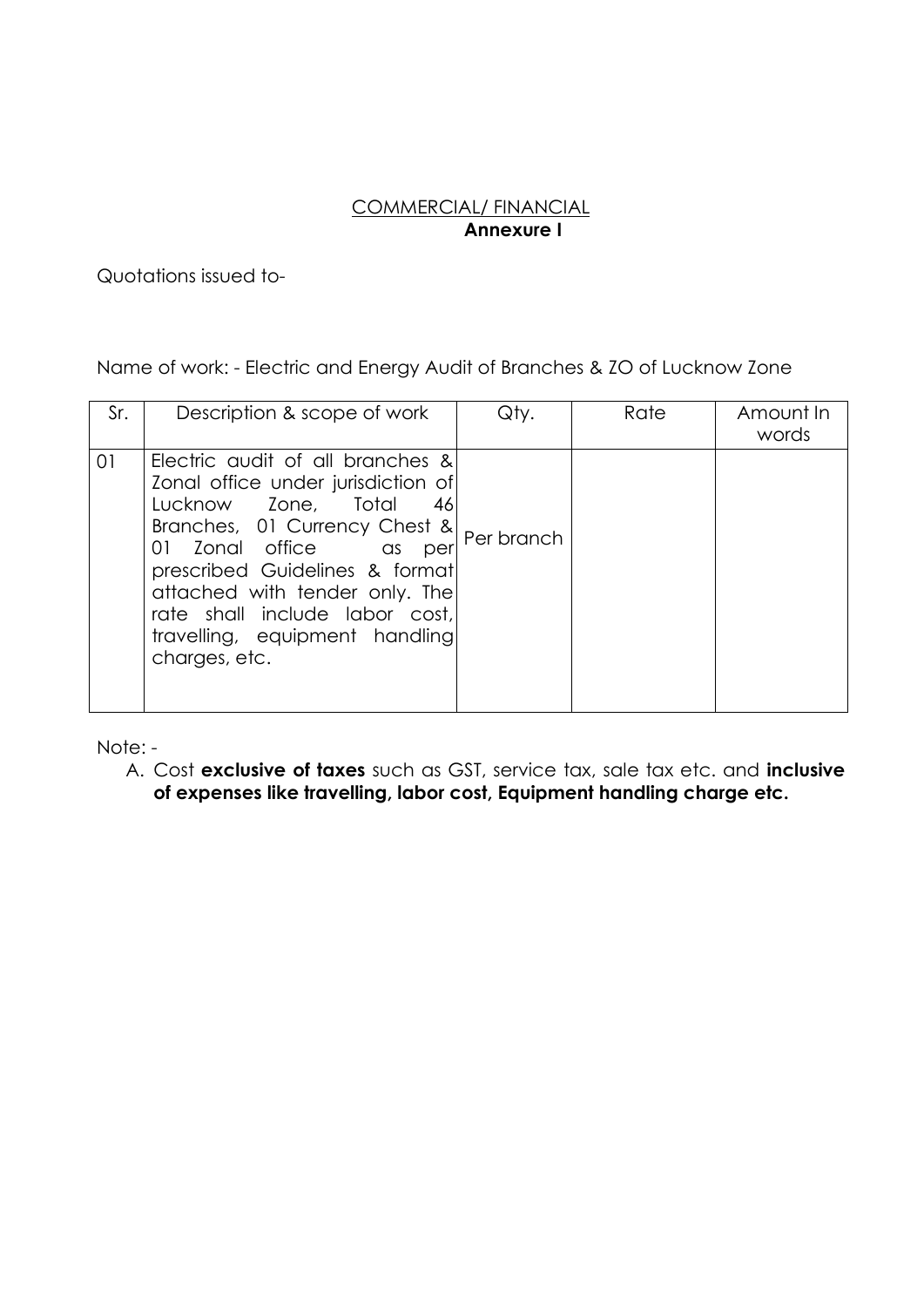# **Electrical cum Energy & Safety Audit Format**

#### **1. General Information.**

| $\mathbf{1}$ | Name Of Branch/Office & Zone                                                                                           |           |        |                  |
|--------------|------------------------------------------------------------------------------------------------------------------------|-----------|--------|------------------|
| $\mathbf{2}$ | <b>Type</b><br><b>Branch/office(Metro/Urban/D</b><br>Semi urban/Rural                                                  | οf        |        |                  |
| 3            | Staff<br>strength<br>detail<br>οf<br><b>Branch/Zonal</b><br>Office/Building                                            | Officers- | Clerk- | <b>Sub Staff</b> |
| 4            | designated<br><b>Name</b><br>of<br><b>Security/GAD</b><br>officer<br>branches/Office & Zonal office<br>with contact no | οf        |        |                  |
| 5            | Name of Electrical Auditor and<br><b>Registration</b><br>contact<br>no<br>No./License No.                              |           |        |                  |

# **2. Last Audit**

| Sr.<br>No | Date of last electric<br>audit | <b>Electric</b><br>(High/Medium/Low) | risk | rating Compliance date Closure Date |  |
|-----------|--------------------------------|--------------------------------------|------|-------------------------------------|--|
|           |                                |                                      |      |                                     |  |
|           |                                |                                      |      |                                     |  |

#### **3. Electrical Supply Details**

| Sr. No | <b>Electric</b><br>supply<br>company/Dep | <b>Sanction</b><br>Load | Maximum Load (<br>in last one year) | Average Load (in Any<br>last one year) | (in<br>penalty<br>last one year) |
|--------|------------------------------------------|-------------------------|-------------------------------------|----------------------------------------|----------------------------------|
|        |                                          |                         |                                     |                                        |                                  |
|        |                                          |                         |                                     |                                        |                                  |

# **3.1 Electric supply (Single phase/Three phase) (please tick)**

| <b>Phase-I</b> | <b>Phase-II</b> | <b>Phase-III</b> |
|----------------|-----------------|------------------|
|                |                 |                  |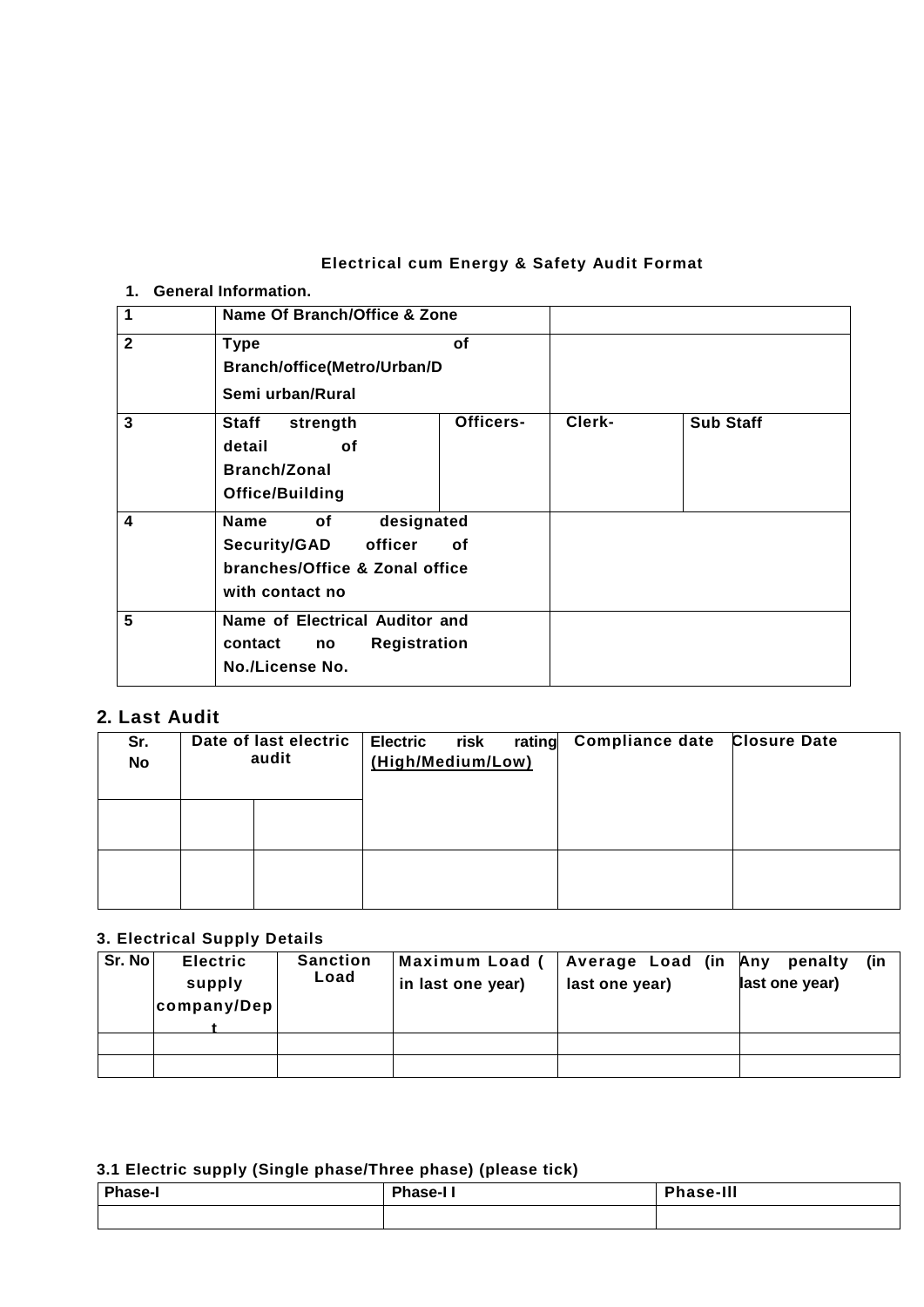#### **3.2 Electric Load Distribution (in Volts)**

| $R$ -phase $(R-N)$ | Y-phase (Y-N) | B- phase(B-N) |
|--------------------|---------------|---------------|
|                    |               |               |

#### **4. Earthing System.**

| Sr No | Separate earthing for<br>UPS anti raw power<br>(Yes/No) | Type<br>of<br>earthing<br>(chemical/Normal) | Earth<br>resistanc<br>(in<br>е<br>ohm) | Earth<br>pit<br>identified<br>(Yes/No) |
|-------|---------------------------------------------------------|---------------------------------------------|----------------------------------------|----------------------------------------|
|       | Earthling<br><b>System</b><br>review                    | <b>Status</b><br>(Functional/Nonfunctional) | Observations                           | <b>Recommendations</b>                 |

#### **5. Protective & Switching Device.**

| Sr.       | Equipment's               | <b>Quantity/</b> | <b>Status</b>      | <b>Observations</b> | <b>Risk</b> | <b>Remarks</b> |
|-----------|---------------------------|------------------|--------------------|---------------------|-------------|----------------|
| <b>No</b> |                           | Rating/          | (Functional/       |                     | Level       |                |
|           |                           | <b>Parameter</b> | <b>Nonfunction</b> |                     |             |                |
|           |                           |                  | al                 |                     |             |                |
|           |                           |                  |                    |                     |             |                |
| 1.        | Air                       |                  |                    |                     |             |                |
|           | <b>Circuit</b>            |                  |                    |                     |             |                |
|           | Breaker/                  |                  |                    |                     |             |                |
| 2.        | (MCB)                     |                  |                    |                     |             |                |
|           | <b>Miniature</b>          |                  |                    |                     |             |                |
|           | <b>Circuit</b><br>breaker |                  |                    |                     |             |                |
|           |                           |                  |                    |                     |             |                |
| 3.        | Circuit<br>(MCCB)Molded   |                  |                    |                     |             |                |
|           | <b>Circuit</b><br>Case    |                  |                    |                     |             |                |
|           | <b>Breaker</b>            |                  |                    |                     |             |                |
| 4.        | (ELCB) Earth              |                  |                    |                     |             |                |
|           | Leakage                   |                  |                    |                     |             |                |
|           | <b>Circuit</b>            |                  |                    |                     |             |                |
|           | <b>Breaker</b>            |                  |                    |                     |             |                |
| 5.        | <b>RCCB</b>               |                  |                    |                     |             |                |
|           | (Residual                 |                  |                    |                     |             |                |
|           | current                   |                  |                    |                     |             |                |
|           | <b>Circuit</b>            |                  |                    |                     |             |                |
|           | breaker)                  |                  |                    |                     |             |                |
| 6.        | <b>Electrical</b>         |                  |                    |                     |             |                |
|           | <b>Cable/Wir</b>          |                  |                    |                     |             |                |
|           | е                         |                  |                    |                     |             |                |
|           |                           |                  |                    |                     |             |                |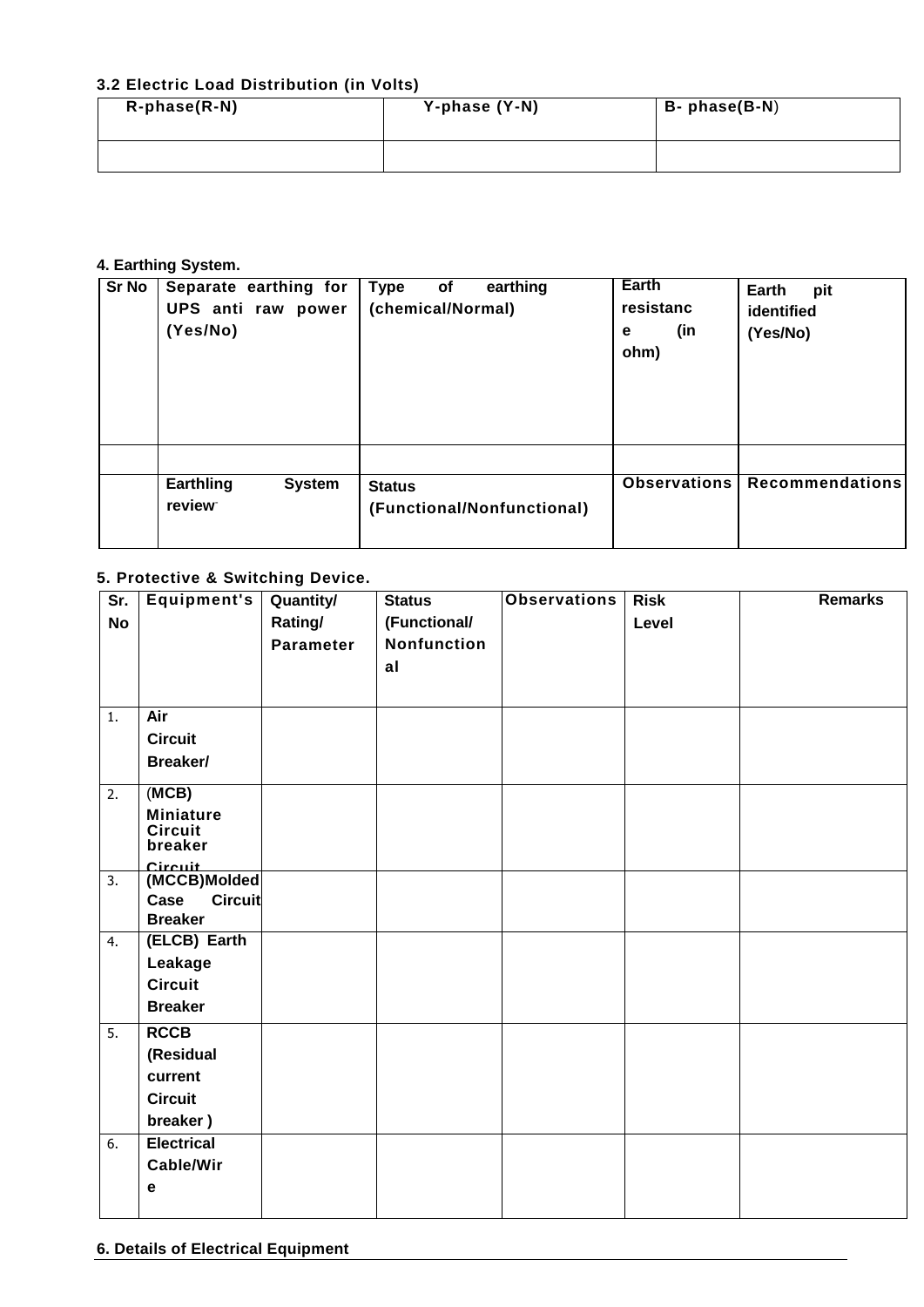| Sr.                       | <b>Equipment's</b>        | Quantity/       | <b>Status</b>        | Observati | <b>Risk</b> | <b>Remarks</b> |
|---------------------------|---------------------------|-----------------|----------------------|-----------|-------------|----------------|
| <b>No</b>                 |                           | Rating/         | (Functional/         | ons       | Level       |                |
|                           |                           | <b>Paramete</b> | <b>Nonfunctional</b> |           |             |                |
| L.                        | <b>Computers</b>          |                 |                      |           |             |                |
| 2.                        | <b>Printers</b>           |                 |                      |           |             |                |
| $\overline{\mathbf{3}}$ . | Scanner/Col               |                 |                      |           |             |                |
|                           | or Printer                |                 |                      |           |             |                |
| 4.                        | <b>Public</b>             |                 |                      |           |             |                |
|                           | administrat               |                 |                      |           |             |                |
|                           | ion System                |                 |                      |           |             |                |
| 5.                        | <b>Split</b>              |                 |                      |           |             |                |
|                           | <b>ACs/Windo</b>          |                 |                      |           |             |                |
|                           | $\boldsymbol{\mathsf{w}}$ |                 |                      |           |             |                |
|                           | Cassettes/T               |                 |                      |           |             |                |
|                           | ower / ACs                |                 |                      |           |             |                |
| 6.                        | Fans                      |                 |                      |           |             |                |
|                           |                           |                 |                      |           |             |                |
|                           |                           |                 |                      |           |             |                |
| 7.                        | Router                    |                 |                      |           |             |                |
|                           |                           |                 |                      |           |             |                |
|                           |                           |                 |                      |           |             |                |
|                           |                           |                 |                      |           |             |                |
| $\overline{\mathbf{8}}$ . | alarm<br><b>Fire</b>      |                 |                      |           |             |                |
|                           | and burglar               |                 |                      |           |             |                |
|                           | alarm                     |                 |                      |           |             |                |
|                           |                           |                 |                      |           |             |                |
| 9.                        | <b>CCTV</b>               |                 |                      |           |             |                |
|                           |                           |                 |                      |           |             |                |
|                           |                           |                 |                      |           |             |                |
|                           |                           |                 |                      |           |             |                |
| 10.                       | <b>DG Sets</b>            |                 |                      |           |             |                |
|                           |                           |                 |                      |           |             |                |
|                           |                           |                 |                      |           |             |                |
| $\overline{11}$           | <b>UPS</b>                |                 |                      |           |             |                |
|                           | <b>System</b>             |                 |                      |           |             |                |
|                           |                           |                 |                      |           |             |                |
|                           |                           |                 |                      |           |             |                |
| 12.                       | <b>Battery</b>            |                 |                      |           |             |                |
|                           | <b>System</b>             |                 |                      |           |             |                |
|                           |                           |                 |                      |           |             |                |
|                           |                           |                 |                      |           |             |                |
| 13.                       | Gate pass                 |                 |                      |           |             |                |
|                           | machine                   |                 |                      |           |             |                |
|                           |                           |                 |                      |           |             |                |
|                           |                           |                 |                      |           |             |                |
| $\overline{14}$           | <b>Flap barrier</b>       |                 |                      |           |             |                |
|                           |                           |                 |                      |           |             |                |
|                           |                           |                 |                      |           |             |                |
| 15                        | <b>Baggage</b>            |                 |                      |           |             |                |
|                           | <b>Scanner</b>            |                 |                      |           |             |                |
|                           |                           |                 |                      |           |             |                |
|                           |                           |                 |                      |           |             |                |
| 16                        | <b>Door</b>               |                 |                      |           |             |                |
|                           | <b>Scanner</b>            |                 |                      |           |             |                |
|                           |                           |                 |                      |           |             |                |
|                           |                           |                 |                      |           |             |                |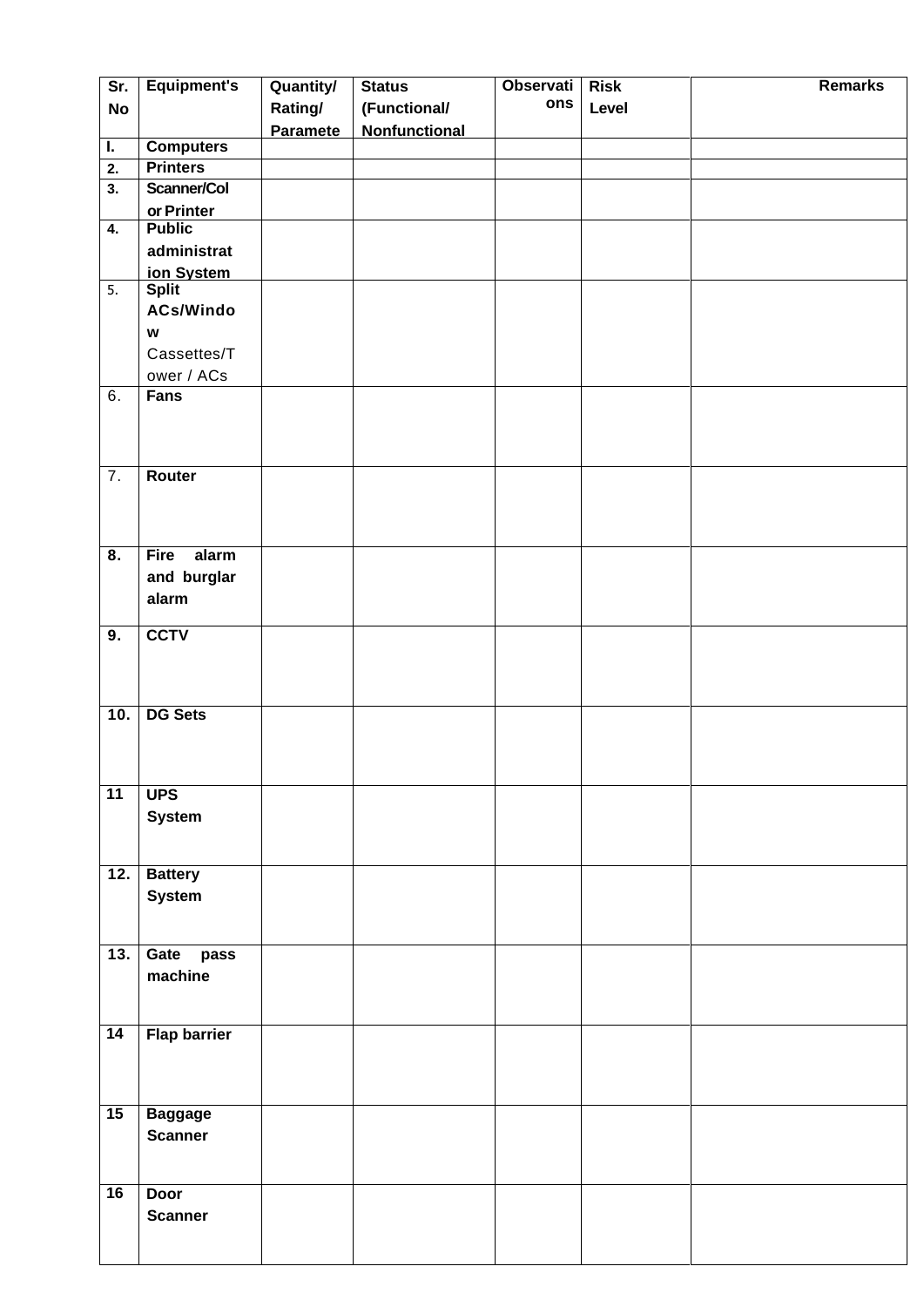| 17 | Motor<br>Pump |  |  |  |
|----|---------------|--|--|--|
| 18 | <b>Others</b> |  |  |  |

# **7. Lightining System.**

| Sr.No. | <b>Details</b><br>of<br>light<br><b>Fittings</b><br>(Conventional/L<br>ED/CFL)/ LUX<br><b>Level Sruvey</b> | Quantity/<br>Rating/<br>Parameter/<br><b>Observations</b> | <b>Status</b><br>(Functional/<br>Nonfunctional | Comparison<br>with<br>acceptable<br>standards | <b>Recommendations</b> |
|--------|------------------------------------------------------------------------------------------------------------|-----------------------------------------------------------|------------------------------------------------|-----------------------------------------------|------------------------|
|        |                                                                                                            |                                                           |                                                |                                               |                        |

# **8. Performance Assessment**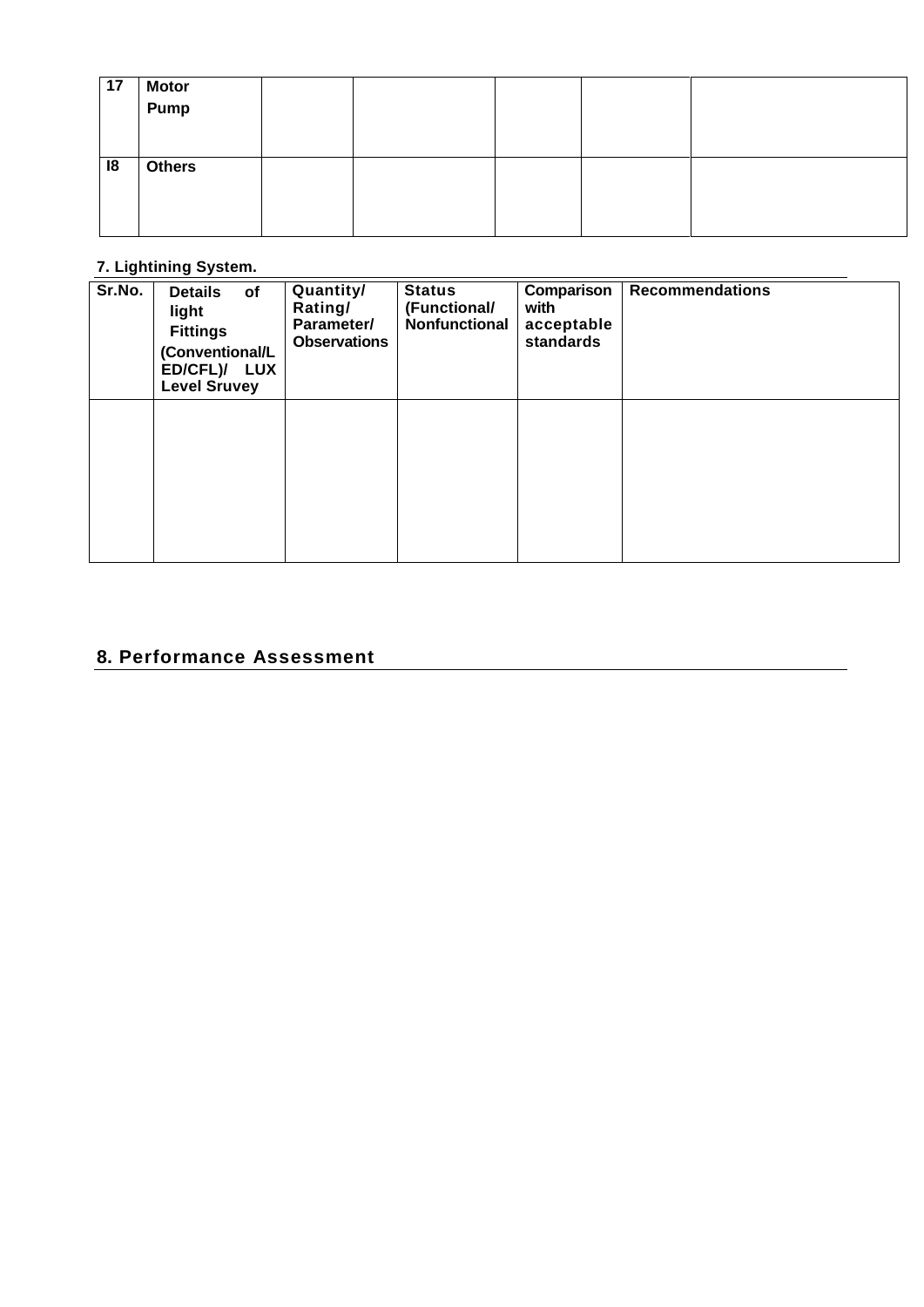| 1. | <b>UPS &amp; Batteries</b>                                                               |                                                                         |                                                                   |                     |                                                                                | Review/Status/ Details |
|----|------------------------------------------------------------------------------------------|-------------------------------------------------------------------------|-------------------------------------------------------------------|---------------------|--------------------------------------------------------------------------------|------------------------|
|    | > AMC Vendor & Expiry date                                                               |                                                                         |                                                                   |                     |                                                                                |                        |
|    | >UPS Connection (Three Phase/Single Phase                                                |                                                                         |                                                                   |                     |                                                                                |                        |
|    | Any overload in UPS (Yes/No) (if yes give reason/details)                                |                                                                         |                                                                   |                     |                                                                                |                        |
|    | (Overload-more than 80% of UPS capacity)                                                 |                                                                         |                                                                   |                     |                                                                                |                        |
|    | >Any battery bypassed with UPS (Yes/No) (if yes give details)                            |                                                                         |                                                                   |                     |                                                                                |                        |
|    |                                                                                          | >Any chemical rust or loose connection on battery terminal/ lug(Yes/No) |                                                                   |                     |                                                                                |                        |
|    | (if yes give reason/ details)                                                            |                                                                         |                                                                   |                     |                                                                                |                        |
|    | >Unwanted material kept inside UPS & battery room (Yes/No) ( if yes, provide<br>details) |                                                                         |                                                                   |                     |                                                                                |                        |
|    |                                                                                          |                                                                         |                                                                   |                     | >No. of Batteries (More than 3 year old) and having capacity below 80% of full |                        |
|    | capacity                                                                                 |                                                                         |                                                                   |                     |                                                                                |                        |
|    | Details)                                                                                 |                                                                         |                                                                   |                     | >Last date of battery backup test on full load and have any deformity (Give    |                        |
|    |                                                                                          |                                                                         |                                                                   |                     |                                                                                |                        |
|    |                                                                                          |                                                                         |                                                                   |                     |                                                                                |                        |
|    |                                                                                          |                                                                         |                                                                   |                     |                                                                                |                        |
|    |                                                                                          |                                                                         |                                                                   |                     |                                                                                |                        |
|    |                                                                                          |                                                                         |                                                                   |                     |                                                                                |                        |
|    |                                                                                          |                                                                         |                                                                   |                     |                                                                                |                        |
|    |                                                                                          |                                                                         |                                                                   |                     |                                                                                |                        |
|    |                                                                                          |                                                                         |                                                                   |                     |                                                                                |                        |
|    |                                                                                          |                                                                         |                                                                   |                     |                                                                                |                        |
|    |                                                                                          |                                                                         |                                                                   |                     |                                                                                |                        |
|    |                                                                                          |                                                                         |                                                                   |                     |                                                                                |                        |
|    |                                                                                          |                                                                         |                                                                   |                     |                                                                                |                        |
|    | yes give details)                                                                        |                                                                         |                                                                   |                     |                                                                                |                        |
|    |                                                                                          |                                                                         | >No. of batteries (more than 03 year old) & having capacity below |                     |                                                                                |                        |
|    |                                                                                          | 80% of full capacity                                                    |                                                                   |                     |                                                                                |                        |
|    | details)                                                                                 |                                                                         |                                                                   |                     | Last date of battery back-up test on full load & have any deformity (give      |                        |
|    | <b>Equipment's</b>                                                                       | Quantit                                                                 | <b>Status</b>                                                     | <b>Observations</b> | <b>Risk Level</b>                                                              | <b>Remarks</b>         |
|    | <b>Study Review</b>                                                                      | y/                                                                      | (Functional                                                       |                     |                                                                                |                        |
|    | & analysis                                                                               | Rating/                                                                 |                                                                   |                     |                                                                                |                        |
|    |                                                                                          | <b>Paramet</b>                                                          | Nonfunctio                                                        |                     |                                                                                |                        |
|    |                                                                                          | er                                                                      | nal                                                               |                     |                                                                                |                        |
|    |                                                                                          |                                                                         |                                                                   |                     |                                                                                |                        |
|    |                                                                                          |                                                                         |                                                                   |                     |                                                                                |                        |
|    |                                                                                          |                                                                         |                                                                   |                     |                                                                                |                        |
|    |                                                                                          |                                                                         |                                                                   |                     |                                                                                |                        |

#### **2. A.C UNITS.**

| AMC vendor & expiry date (if any)                                             |  |
|-------------------------------------------------------------------------------|--|
| Proper electric connection with compressor. Contactor. relay<br>and capacitor |  |
| %Auto timer (functional/non-functional) (if provided)                         |  |
| >Adequate rating MCB/fuse for ACs unit (Yes/No)                               |  |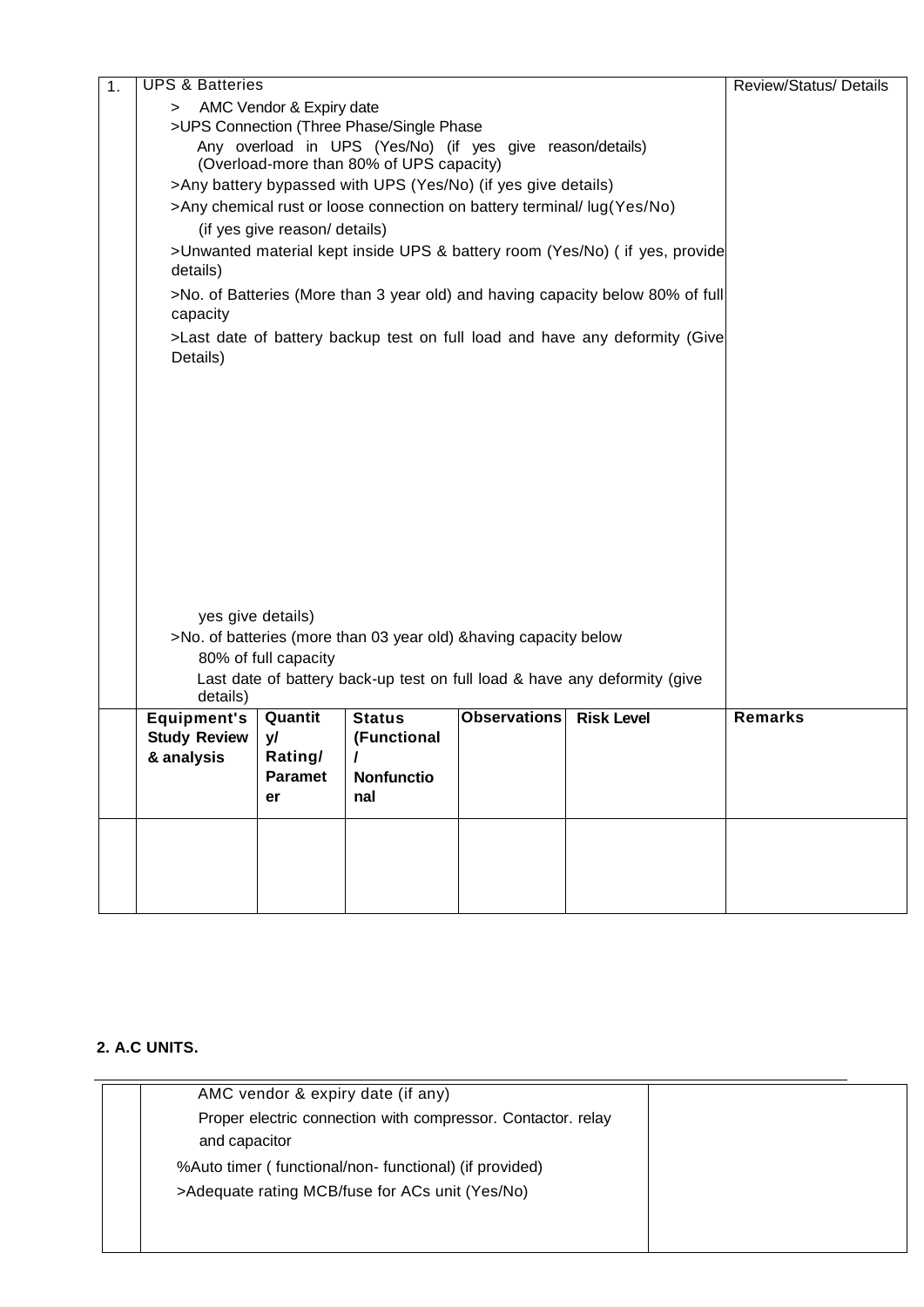| Equipment's                                                       | Quantity                   |               | <b>Status</b>                                             | <b>Observations</b> | <b>Risk</b>       | Remarks                |
|-------------------------------------------------------------------|----------------------------|---------------|-----------------------------------------------------------|---------------------|-------------------|------------------------|
| Study Review                                                      | / Rating/                  |               | (Functional!                                              |                     | Leve              |                        |
| & analysis                                                        | Paramet                    |               | Nonfunction                                               |                     | L                 |                        |
|                                                                   | er                         |               | al                                                        |                     |                   |                        |
|                                                                   |                            |               |                                                           |                     |                   |                        |
|                                                                   |                            |               |                                                           |                     |                   |                        |
| <b>Diesel Generator</b>                                           |                            |               |                                                           |                     |                   | Review/Status) Details |
|                                                                   |                            |               | AMC Vendor & expiry date (if any)                         |                     |                   |                        |
| >Date of last engine oil and filter replacement (Not more than 06 |                            |               |                                                           |                     |                   |                        |
|                                                                   | month or 250 running hrs.) |               |                                                           |                     |                   |                        |
|                                                                   |                            |               | All gauges like temp. meter. Voltmeter, ammeter, wattage, |                     |                   |                        |
|                                                                   |                            |               | KWH. hour meter etc. are working properly (Yes/No) (If no |                     |                   |                        |
|                                                                   | give reason/detail)        |               |                                                           |                     |                   |                        |
| >Any deformity noise, leakage, fuel consumption rate and spark in |                            |               |                                                           |                     |                   |                        |
|                                                                   |                            |               | exhaust system (Yes/No) ( if yes give reason/detail)      |                     |                   |                        |
|                                                                   |                            |               |                                                           |                     |                   |                        |
|                                                                   |                            |               |                                                           |                     |                   |                        |
|                                                                   |                            |               |                                                           |                     |                   |                        |
|                                                                   |                            |               |                                                           |                     |                   |                        |
|                                                                   |                            |               |                                                           |                     |                   |                        |
|                                                                   |                            |               |                                                           |                     |                   |                        |
|                                                                   |                            |               |                                                           |                     |                   |                        |
| Equipment's                                                       | Quantity                   |               | <b>Status</b>                                             | Observations        | <b>Risk</b>       | Remarks                |
| Study Review                                                      | / Rating/                  |               | (Functional/                                              |                     | Leve              |                        |
| & analysis                                                        | Paramet                    |               | Nonfunction                                               |                     |                   |                        |
|                                                                   |                            |               |                                                           |                     |                   |                        |
|                                                                   |                            |               |                                                           |                     |                   |                        |
| Motor Pump/Geyser                                                 |                            |               |                                                           |                     |                   |                        |
| Equipment's                                                       | Quantity                   | <b>Status</b> |                                                           | Observations        | <b>Risk Level</b> | Remarks                |
| Study Review                                                      | / Rating/                  |               | (Functional/                                              |                     |                   |                        |
| & analysis                                                        | Paramet                    |               | <b>Nonfunction</b>                                        |                     |                   |                        |
|                                                                   |                            |               |                                                           |                     |                   |                        |
|                                                                   |                            |               |                                                           |                     |                   |                        |
|                                                                   |                            |               |                                                           |                     |                   |                        |

# 9. Heating of wire/Panels-

| $Sr$ . No | Thermography<br>electric wire | of | No.<br>location/spot | of | Detail of heating equipment<br>attach thermography image & | Reasons |
|-----------|-------------------------------|----|----------------------|----|------------------------------------------------------------|---------|
|           | and panel (Yes/No)            |    | (where<br>temp.      | is | system generated report)                                   |         |
|           |                               |    | more than 78°c)      |    |                                                            |         |
|           |                               |    |                      |    |                                                            |         |
|           |                               |    |                      |    |                                                            |         |
|           |                               |    |                      |    |                                                            |         |
|           |                               |    |                      |    |                                                            |         |
|           |                               |    |                      |    |                                                            |         |
|           |                               |    |                      |    |                                                            |         |
|           |                               |    |                      |    |                                                            |         |
|           |                               |    |                      |    |                                                            |         |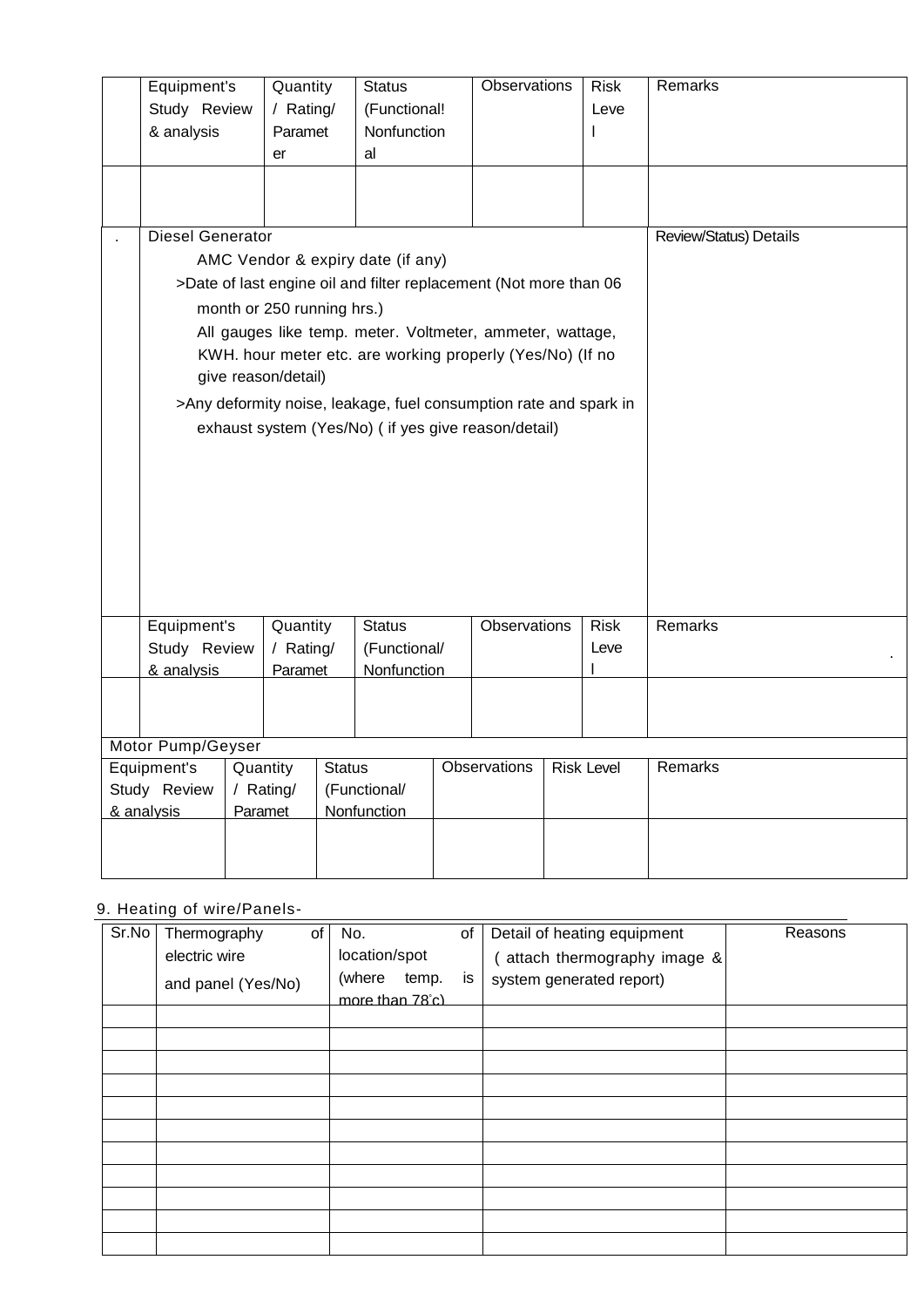**10. Power Factor (Reactive Power Compensation/Categorization of Reactive/Inductive Load/Harmonic Analysis/Power factor Improvement) Risk Rating with Graph and acceptable values-**

| Current &<br><b>Distortion</b><br>Overall<br>electric risk category<br>(High/ Medium/ Low) | Voltage Observations Risk Level | Reasons | <b>Recommendations</b> |
|--------------------------------------------------------------------------------------------|---------------------------------|---------|------------------------|
|                                                                                            |                                 |         |                        |

#### **11. Other Electrical Works.**

| <b>Sr</b>        | <b>Electrical Risk</b>                     | Category         | Observations Reason/detail |                | and  |
|------------------|--------------------------------------------|------------------|----------------------------|----------------|------|
| <b>No</b>        |                                            | (High/Medium/Low |                            | recommendation | (For |
|                  |                                            | $\mathcal Y$     |                            | High only)     |      |
|                  |                                            |                  |                            |                |      |
| $\overline{1}$   | hanging<br>Any                             |                  |                            |                |      |
|                  | electrical<br>wire/temporary               |                  |                            |                |      |
|                  | electric connection                        |                  |                            |                |      |
|                  | etc. in premises                           |                  |                            |                |      |
|                  |                                            |                  |                            |                |      |
| $\overline{2}$ . | Any multi pin plug                         |                  |                            |                |      |
|                  | extension<br><b>or</b>                     |                  |                            |                |      |
|                  | cable/board use in                         |                  |                            |                |      |
|                  | premises                                   |                  |                            |                |      |
| з.               | Any danaline /loose                        |                  |                            |                |      |
|                  | electric<br>connection                     |                  |                            |                |      |
|                  | or portion of live<br>wire with<br>damage  |                  |                            |                |      |
|                  | jacket/insulation                          |                  |                            |                |      |
|                  |                                            |                  |                            |                |      |
| 4.               | <b>Flammable</b><br>combustible            |                  |                            |                |      |
|                  | material<br>dumped                         |                  |                            |                |      |
|                  | electric<br>near                           |                  |                            |                |      |
|                  | panel(Those                                |                  |                            |                |      |
|                  | electrical equipment<br>run on 24x7 basis) |                  |                            |                |      |
|                  |                                            |                  |                            |                |      |
|                  |                                            |                  |                            |                |      |
|                  |                                            |                  |                            |                |      |
| 5.               | <b>Voltage fluctuation</b>                 |                  |                            |                |      |
| 6.               | Any MCB/Fuse etc.                          |                  |                            |                |      |
|                  | by pass from the                           |                  |                            |                |      |
|                  | electrical system                          |                  |                            |                |      |
| 7.               | Any other electrical                       |                  |                            |                |      |
|                  | risk                                       |                  |                            |                |      |
|                  |                                            |                  |                            |                |      |

**12. Summary (Observations/Recommendations)**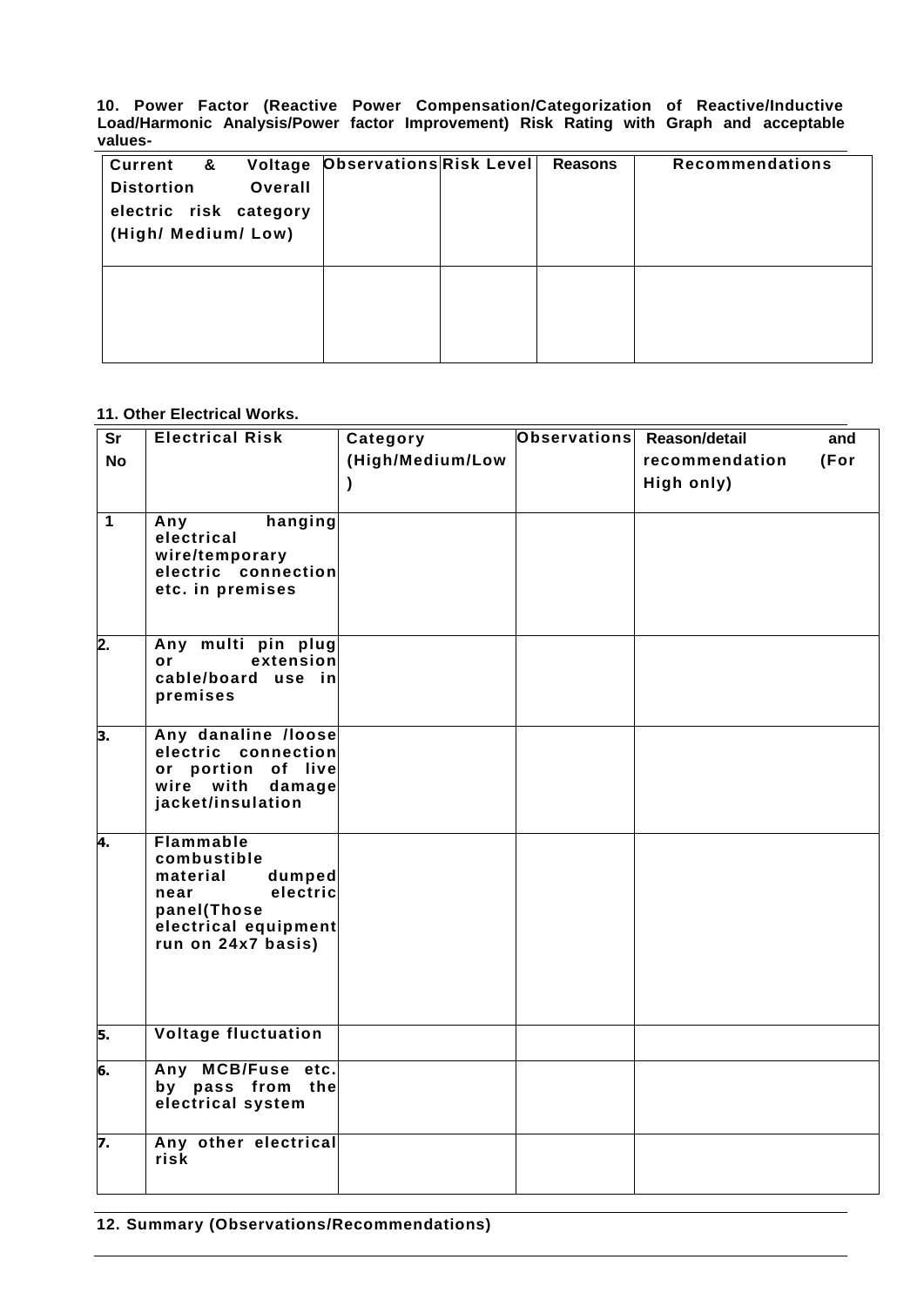|        |             |                                                                                         | Recommendations (<br><b>Strictly</b> |
|--------|-------------|-----------------------------------------------------------------------------------------|--------------------------------------|
|        |             |                                                                                         | specify details of<br>electrical     |
|        |             |                                                                                         | equipment/wire etc. only)            |
| Sr. No | Observation | $\begin{vmatrix} \mathsf{Rating}(\mathsf{High/Me} \\ \mathsf{dium/Low} ) \end{vmatrix}$ |                                      |
|        |             |                                                                                         |                                      |
|        |             |                                                                                         |                                      |
|        |             |                                                                                         |                                      |
|        |             |                                                                                         |                                      |
|        |             |                                                                                         |                                      |
|        |             |                                                                                         |                                      |
|        |             |                                                                                         |                                      |
|        |             |                                                                                         |                                      |
|        |             |                                                                                         |                                      |
|        |             |                                                                                         |                                      |
|        |             |                                                                                         |                                      |
|        |             |                                                                                         |                                      |
|        |             |                                                                                         |                                      |
|        |             |                                                                                         |                                      |
|        |             |                                                                                         |                                      |
|        |             |                                                                                         |                                      |
|        |             |                                                                                         |                                      |
|        |             |                                                                                         |                                      |
|        |             |                                                                                         |                                      |
|        |             |                                                                                         |                                      |
|        |             |                                                                                         |                                      |
|        |             |                                                                                         |                                      |
|        |             |                                                                                         |                                      |
|        |             |                                                                                         |                                      |
|        |             |                                                                                         |                                      |
|        |             |                                                                                         |                                      |
|        |             |                                                                                         |                                      |
|        |             |                                                                                         |                                      |
|        |             |                                                                                         |                                      |
|        |             |                                                                                         |                                      |
|        |             |                                                                                         |                                      |
|        |             |                                                                                         |                                      |
|        |             |                                                                                         |                                      |
|        |             |                                                                                         |                                      |
|        |             |                                                                                         |                                      |
|        |             |                                                                                         |                                      |
|        |             |                                                                                         |                                      |
|        |             |                                                                                         |                                      |
|        |             |                                                                                         |                                      |
|        |             |                                                                                         |                                      |
|        |             |                                                                                         |                                      |
|        |             |                                                                                         |                                      |
|        |             |                                                                                         |                                      |
|        |             |                                                                                         |                                      |
|        |             |                                                                                         |                                      |
|        |             |                                                                                         |                                      |
|        |             |                                                                                         |                                      |
|        |             |                                                                                         |                                      |
|        |             |                                                                                         |                                      |
|        |             |                                                                                         |                                      |
|        |             |                                                                                         |                                      |